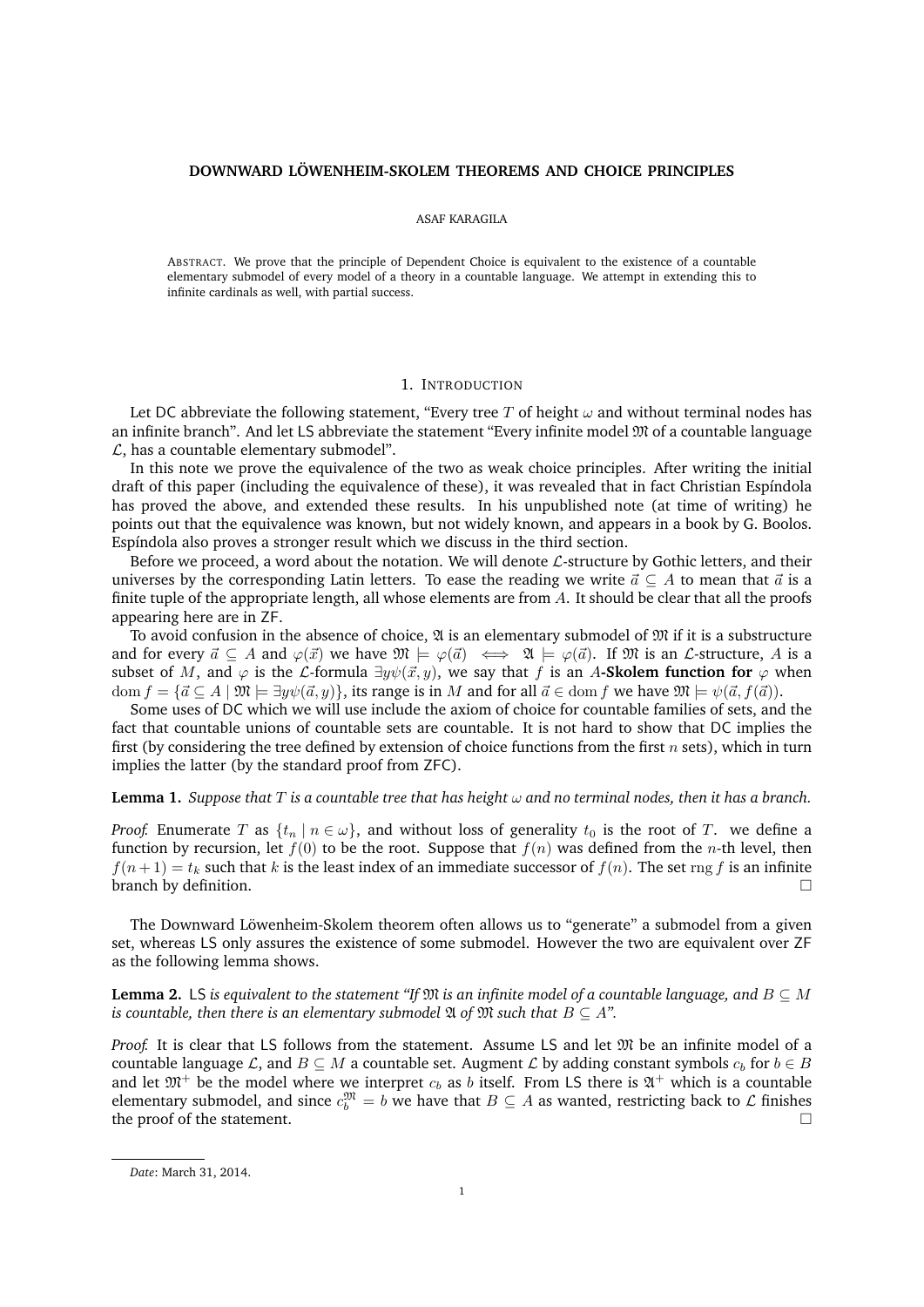#### 2. THE MAIN THEOREM

# <span id="page-1-0"></span>**Theorem 3.** DC *and* LS *are equivalent.*

*Proof.* Assume LS, and let T be a tree of height  $\omega$  without terminal nodes. We can see T as a structure of the language  $\mathcal{L} = \{ \langle \rangle \}$  satisfying the axioms that T is a partial order, and T satisfies the axiom  $\forall x \exists y (x \langle y \rangle)$ , i.e. there are no terminal nodes. Let T' be a countable elementary submodel of T, then T' is a tree of height  $\omega$  without terminal nodes. Moreover if  $x \in T'$  then its level in  $T$  and in  $T'$  are the same, since if  $T'$  satisfies "There exists exactly n different elements below  $x$ ", then so must  $T$  by elemetnarity. Therefore if  $A \subseteq T'$  is a branch in  $T'$  it is a branch in  $T$ .

Assume DC, and let  $\mathfrak{M}$  be an infinite model of a countable language  $\mathcal{L}$ , which we may assume contains only relation symbols. We define by induction a sequence of substructures of  $\mathfrak{M}$ , the collection of all these definitions is naturally ordered as a tree, if we succeed in our induction process then we prove that the tree is of height  $\omega$  and has no terminal nodes. Therefore by DC there exists a branch, and we will show that this branch defines an elementary submodel.

Let  $A_0 = \emptyset$ , and let  $F_0$  be a collection of  $A_0$ -Skolem functions. Since  $\mathcal L$  is countable, we can use DC to choose such function for every  $\varphi$ . Suppose that  $A_k$  was defined and  $F_k$  was defined, let  $A_{k+1}$  =  $A_k \cup \bigcup \{\text{rng } f \mid f \in F_k\}$  and let  $F_{k+1}$  be a collection of  $A_{k+1}$ -Skolem functions extending  $F_k$ , that is if  $f \in F_k$  an A-Skolem function for  $\varphi$  and  $f' \in F_{k+1}$  is a Skolem function for  $\varphi$ , then for every  $\vec{a} \subseteq A_n$  the functions agree:  $f(\vec{a}) = f'(\vec{a})$ . We can extend  $F_k$  in such manner because again we only make countably many choices (there are countably many new elements, so countably many new tuples to handle).

Let  $A=\bigcup\{A_n\mid n\in\omega\},$  then  $A$  is countable, as a countable union of countable sets. Let  $\mathfrak A$  be the substructure of  $\mathfrak M$  whose universe is A and the interpretation of the relations are just their restriction to A. We will show that  $\mathfrak A$  is an elementary submodel of  $\mathfrak M$ , by induction on the complexity of formulas  $\varphi$ .

If  $\varphi$  is atomic then there is some relation symbol R such that  $\varphi(\vec{x}) = R(\vec{x})$ , then by the definition of  $\mathfrak A$ we have that  $\mathfrak{M} \models \varphi(\vec{a}) \iff \mathfrak{A} \models \varphi(\vec{a})$ , for all  $\vec{a} \subseteq A$ . For  $\varphi$  which is the negation or connection (conjunction, disjunction, material implication) of shorter formulas the statement follows from the definition of truth tables of negation and the various connectives.

Finally, if  $\varphi(\vec{x}) = \exists y \psi(\vec{x}, y)$  and  $\vec{a} \subseteq A$  then there is some n such that  $\vec{a} \subseteq A_n$  and  $f \in F_n$  which is an  $A_n$ -Skolem function for  $\varphi$ . If  $\mathfrak{M} \models \varphi(\vec{a})$ , then  $f(\vec{a}) = b$  is such that  $\mathfrak{M} \models \psi(\vec{a}, b)$  and  $b \in A_{n+1} \subseteq A$ . By the induction hypothesis  $\mathfrak{A} \models \psi(\vec{a}, b)$  and therefore  $\mathfrak{A} \models \varphi(\vec{a})$ . If  $\mathfrak{A} \models \varphi(\vec{a})$  then for some  $b \in A$  we have  $\mathfrak{A} \models \psi(\vec{a}, \vec{b})$ , and so  $\mathfrak{M} \models \psi(\vec{a}, \vec{b})$  and therefore  $\mathfrak{M} \models \varphi(\vec{a})$  as wanted.

### 3. ...TO THE UNCOUNTABLE

The previous section shows that for the countable case there is a full equivalence between the known Löwenheim-Skolem theorem, and DC. It is natural to ask whether or not one can repeat the same proof on a larger scale. For an infinite  $\aleph$  cardinal  $\kappa$  we define DC<sub> $\kappa$ </sub> as the principle stating "Every tree of height  $\kappa$ , where every branch of length  $\lt\kappa$  can be extended, has a branch of length  $\kappa$ ". Similarly LS( $\kappa$ ) is defined as "Every infinite model in a language of cardinality  $\leq \kappa$  has an elementary submodel of cardinality  $\leq \kappa$ ". We also introduce AC<sub> $k$ </sub> as the abbreviation that every family of  $\kappa$  non-empty sets admits a choice function.

Let us quickly review some properties of  $DC_{\kappa}$  and AC<sub> $\kappa$ </sub>. Both are continuous, meaning if  $\kappa$  is singular and for every  $\lambda < \kappa$ , DC<sub> $\lambda$ </sub> holds then DC<sub> $\kappa$ </sub> holds (and similarly for AC<sub> $\kappa$ </sub>). Both principles also reflect down,  $DC_{\kappa}$  implies  $DC_{\lambda}$  for every  $\lambda < \kappa$  (and similarly for  $AC_{\kappa}$ ). Finally, it can be shown that  $DC_{\kappa}$ implies AC<sub>K</sub> and that this implication is strict, moreover if  $\lambda < \kappa$  then AC<sub>K</sub> and DC<sub>A</sub> are completely independent - neither one implies the other. All these results can be found in Chapter 8 of [\[Jec73\]](#page-2-0).

We can try and retrace the above proof, it is not very hard to repeat the proof that  $DC_{\kappa}$  readily implies  $LS(\kappa)$  holds. However when one tries to prove that  $LS(\kappa)$  implies  $DC_{\kappa}$ , one runs into a problem. The reason is that whereas the notion of a "short branch" in a tree of height  $\omega$  is just a finite chain, which can be fully expressed using first-order logic as a schema, but when trying to talk about infinite branches, first-order logic is too weak, and the proof fails. Perhaps there is another way to do that without modifying our definitions for choice principles? No, we can't.

### **Theorem 4.** *For every*  $\aleph$  *cardinal*  $\kappa$ *,* LS( $\kappa$ ) *is equivalent to the conjunction of* DC *and* AC<sub> $\kappa$ *.*</sub>

*Proof.* To show that DC and  $AC_{\kappa}$  imply  $LS(\kappa)$ , we can repeat the proof of [Theorem 3.](#page-1-0) Note that the inductive definition of the  $A_n$  themselves only used AC<sub>ω</sub>, and the only real use of DC in the proof was in the passing from the inductive definition to the existence of an actual sequence. In this case, observe that the inductive definition requires  $AC_{\kappa}$  to be applied where  $AC_{\omega}$  was applied, but we only need a sequence of length  $\omega$ , so DC suffices, and the proof carries perfectly.